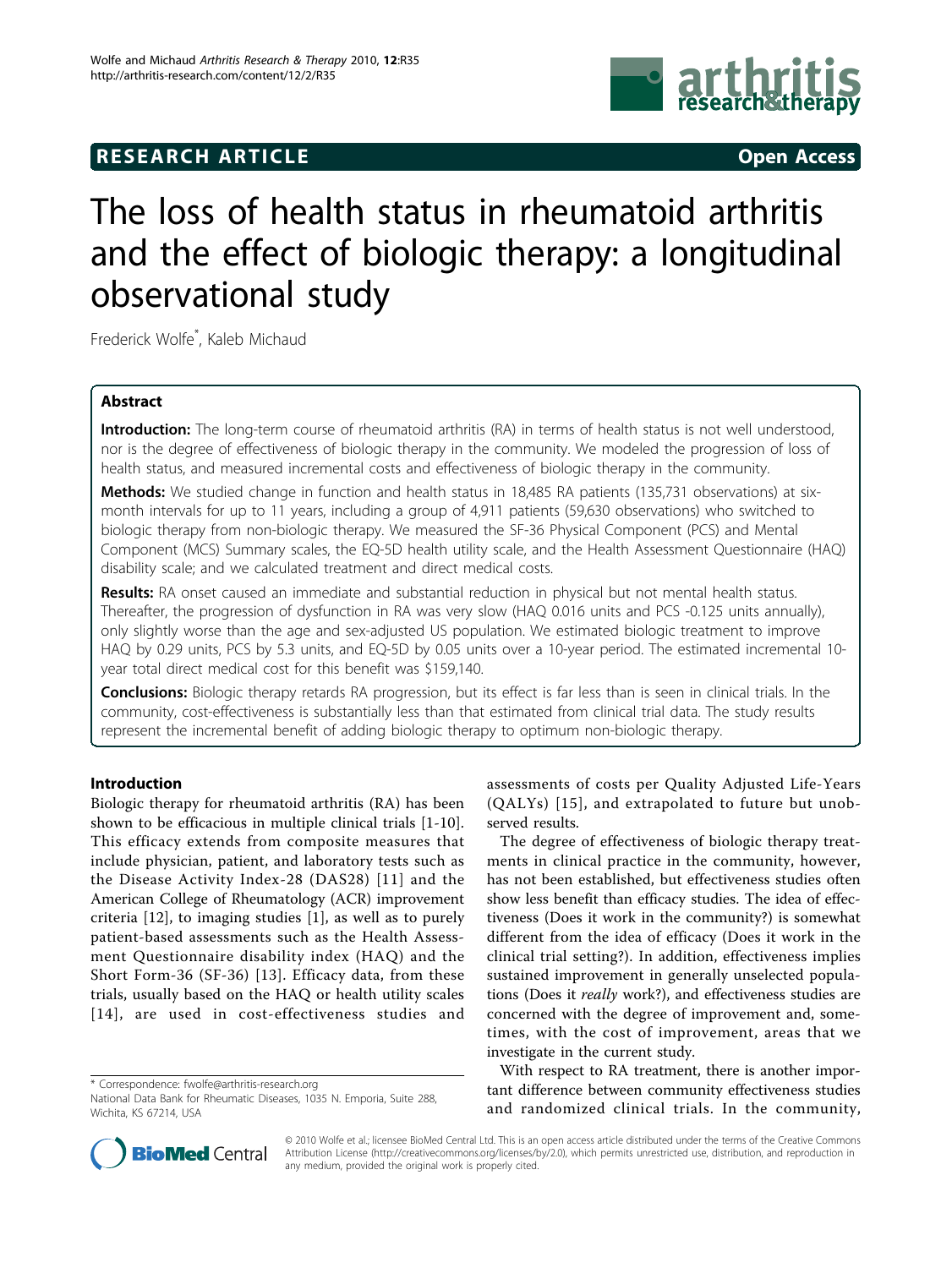biologic therapy is added to generally effective therapy already being used. Thus, observed benefit from biologic therapy in the community represents the incremental benefit of adding biologic therapy. Observational studies do not represent an alternative to the experimentation of randomized clinical trials, but rather represent a set of complementary approaches, as the external validity, or generalizability, of the results of randomized trials is often low [[16](#page-11-0),[17](#page-11-0)].

Health status and functional status are central components of RA outcomes. They are meaningful to patients and form the basis of cost-effectiveness pronouncements [[14\]](#page-11-0). In addition, because it is almost impossible to carry out large, long-term, population-based studies that include imaging and reliable physician assessments, effectiveness studies in RA are more easily executed using patient assessments that measure health-related quality of life and function.

As background to the question of biological therapy effectiveness in RA, we first describe the lifetime course of health status in RA and then the 10-year observed course of health status in RA patients in order to provide information about RA and to provide further validation for the study methods. We then examine the incremental benefit of biologic therapy in an unselected population of patients with RA by following patients longitudinally who switch from non-biologic treatment of at least six months duration to biologic treatment during their ordinary clinical care. Thus, patients provide their own controls. We assess patients continuously in both periods using semiannual mailed and web-based questionnaires, using PCS, MCS, HAQ, and EQ-5D as the study outcome measures. We calculate the rates of progression of loss of health status in both treatment periods, and we compare the rates to determine treatment effect, adjusting for important socio-economic differences; we also determine direct treatment and total medical costs. Essentially, the question we ask is, 'What is the effect of biologic therapy on the functional and health status of patients starting this therapy compared with their previous course?'

## Materials and methods

We studied 18,485 adult patients with RA who participated in the National Data Bank for Rheumatic Diseases (NDB) longitudinal study of RA outcomes. Participants are volunteers, recruited from the practices of US rheumatologists, who complete mailed or Internet questionnaires about their health at six-month intervals. They are not compensated for their participation. The diagnosis of RA is made by the patient's rheumatologist. Patients who were recruited to participate in the NDB as they started a biologic therapy, specifically as part of a biologic safety registry, were excluded from this study because of the possibility of severity bias. The NDB uti-

lizes an open cohort design in which patients are

enrolled continuously. Patients were assessed on a semiannual basis between 1998 and 2009. At each assessment we obtained treatment and demographic data by patient self-report. Patients were considered to be on biologic therapy if they used any of the following treatments during the time of the study: etanercept, infliximab, adalimumab, abatacept, certolizumab pegol, or rituximab. For the study health status and function measures, we calculated the physical (PCS) and mental (MCS) component summary scores from the SF-36 version 1 according to the authors' recommendations [[18,19](#page-11-0)]. The primary time period of the SF-36 questionnaire was four weeks. We used the EQ-5D to determine health utilities. The EQ-5D is a five-item questionnaire that assesses function (three questions), mood (one question) and pain (one question) [\[20](#page-11-0)]. Scoring was accomplished using US tariffs (weights) [[21,22\]](#page-11-0). US and European scores are not interchangeable, with US scores being approximately 0.11 units greater [\[23\]](#page-11-0). To measure functional status, we used the Health Assessment Questionnaire disability index (HAQ) [[24](#page-11-0)]. The HAQ has 34 questions, including 20 activities of daily living items and 14 aids and devices. The SF-36, EQ-5D, and the HAQ have been used extensively in RA research. To compare study patients with age and sex matched patients in the US population (Figure [1\)](#page-2-0) we used published normative data for the PCS and MCS [\[25\]](#page-11-0) and EQ-5D [[21](#page-11-0)].

We computed a comorbidity score based on the presence of pulmonary disorders, myocardial infarction, other cardiovascular disorders, stroke, hypertension, diabetes, spine/hip/leg fracture, depression, GI ulcer, other GI disorders, and cancer, as previously described [\[26\]](#page-11-0).

Direct medical costs, adjusted to 2007, were determined from semi-annual hospitalization, treatment and utilization data, and applied using US Centers for Medicare and Medicaid Services fee schedules for procedures, and average wholesale prices for treatments, for the corresponding year, as previously reported [\[27](#page-11-0)].

## Statistical methods

As the course of RA may extend to more than 60 years, no study can encompass the duration of the illness, and many of the study instruments we used have been in common use for less than 25 years [[28](#page-11-0),[29\]](#page-11-0). To partially overcome this problem in describing the course of RA (Figure [1](#page-2-0) and Table [1\)](#page-2-0), we used an accelerated cohort design [[30\]](#page-11-0). In this design the time metric is the duration of RA, not the semi-annual wave of study assessments. A potential problem with accelerated cohort design studies is data sparseness. However, there were sufficient patients in this study to avoid this problem: 605 patients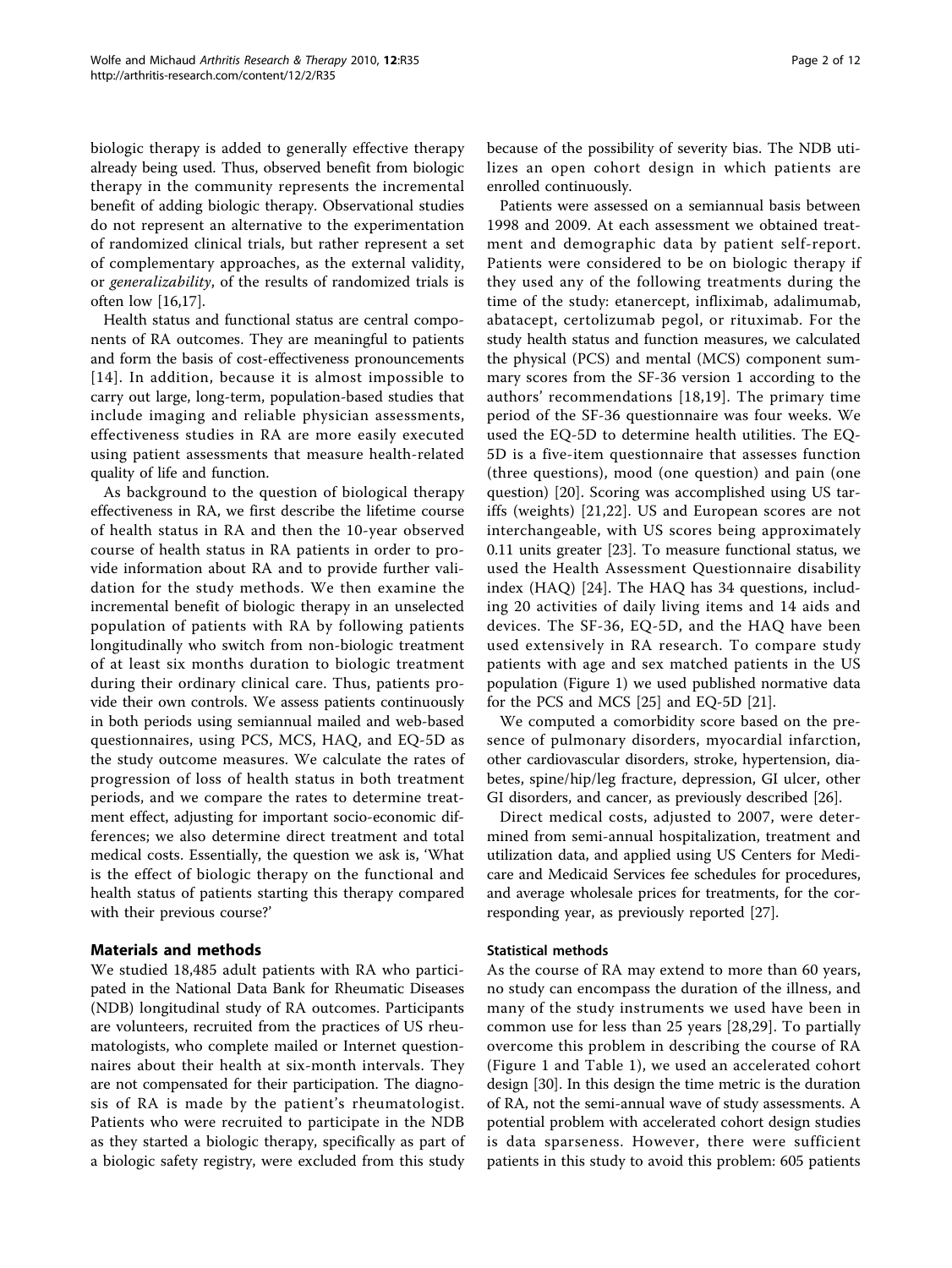<span id="page-2-0"></span>

Component Summary; MCS, SF-36 Mental Component Summary.

|  |  |  |  |  |  |  | Table 1 Annualized lifetime rates of progression and levels of disability and health status in rheumatoid arthritis |
|--|--|--|--|--|--|--|---------------------------------------------------------------------------------------------------------------------|
|--|--|--|--|--|--|--|---------------------------------------------------------------------------------------------------------------------|

| All patients<br>$(N = 18,485)$<br>Rate of progression<br>Rate (95% CI) | Values at RA duration<br>Of 0 years (onset)*<br>Mean (95% CI) | Values at RA duration<br>of 10 years*<br>Mean (95% CI) | Values at RA duration<br>of 20 years<br>Mean (95% CI) |
|------------------------------------------------------------------------|---------------------------------------------------------------|--------------------------------------------------------|-------------------------------------------------------|
| $0.016$ (0.015, 0.017)                                                 | $0.84$ $(0.83, 0.86)$                                         | 1.00 (0.99, 1.01)                                      | 1.16(1.15, 1.18)                                      |
| $-0.125$ $(-0.142, -0.108)$                                            | 37.9 (37.6, 38.1)                                             | 36.6 (36.5, 36.8)                                      | 35.4 (35.2, 35.6)                                     |
| $0.047$ $(0.031, 0.063)$                                               | 48.5 (48.3, 48.8)                                             | 49.0 (48.8, 49.1)                                      | 49.4 (49.4, 49.6)                                     |
| $-0.001$ $(-0.001, -0.000)$                                            | 0.748 (0.742, 0.754)                                          | 0.739 (0.736, 0.743)                                   | $0.731$ $(0.727, 0.735)$                              |
|                                                                        |                                                               |                                                        |                                                       |

Positive rates indicate worsening HAQ disability. Negative rates indicate worsening health status for MCS, PCS, and EQ-5D. Values at 0, 10, and 20 years RA duration are estimated from the mixed model regression analysis.

HAQ, Health Assessment Questionnaire; PCS, SF-36 Physical Component Summary; MCS, SF-36 Mental Component Summary.

had RA for ≥40 years and 128 had it for ≥50 years. In long duration longitudinal studies using this design, right censoring may be a problem in that the patients with the longest RA duration may be *survivors* and differ systematically from non-participants (non-survivors). We used the accelerated cohort design in order to be able to describe long duration RA health status. Readers may choose to examine graphic data at maximum durations of 30 or 40 years to avoid problems that might be caused by this censoring. In addition, 1,514 patients had RA for ≤2 years and 4,174 for ≤4 years when first enrolled in the NDB. The major part of the study (Tables [2](#page-3-0) and [3](#page-3-0), Figure [2\)](#page-4-0), which deals with observed time rather than duration of RA, utilized semi-annual cohort assessments over a maximum of 11 years.

#### Missing data

Missing data occurred through two mechanisms in this study: 1) when patients did not complete or validly complete a questionnaire item (mechanism 1) and 2) when the item was not part of the assessment questionnaire (mechanism 2). The NDB made use of three types of questionnaires. All participants completed at least once a comprehensive 28-page questionnaire that included all study questions. Over the course of the study the comprehensive questionnaire was completed at 92.7% of observations, and had missing data rates for HAQ, PCS, and MCS of 0.4%, 3.2%, and 3.2%, respectively (mechanism 1). A short questionnaire and an even shorter (brief) questionnaire were completed by 6.5% and 1.0% of patients. These questionnaires did not include the PCS, MCS, HAQ, EQ-5D, or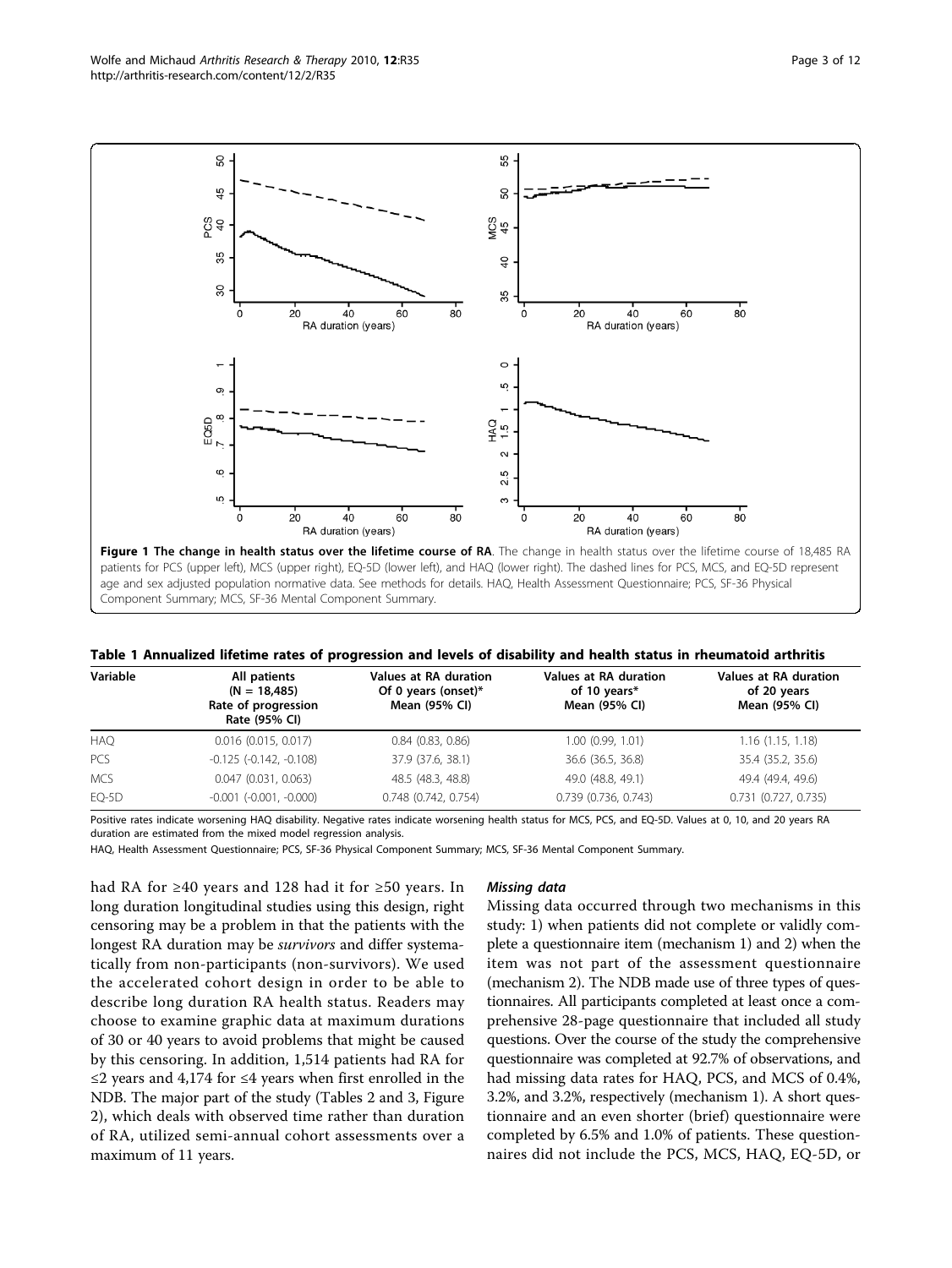| Variable   | All patients<br>$(N = 18,485)$<br>Rate (95% CI) | <b>Biologics never used</b><br>$(N = 10,265)$<br>Rate (95% CI) | <b>Biologics ever used</b><br>$(N = 8,220)$<br>Rate (95% CI) |
|------------|-------------------------------------------------|----------------------------------------------------------------|--------------------------------------------------------------|
| <b>HAQ</b> | $0.013$ $(0.010, 0.015)$                        | $0.016$ (0.013, 0.019)                                         | 0.010(0.007, 0.013)                                          |
| PCS        | 0.035(0.001, 0.069)                             | $-0.003$ $(-0.048, 0.041)$                                     | $0.068$ $(0.022, 0.114)$                                     |
| <b>MCS</b> | $0.039$ (0.008, 0.069)                          | $0.001$ ( $-0.041$ , $0.063$ )                                 | $0.044$ ( $-0.003$ , $0.090$ )                               |
| EQ-5D      | $0.001$ $(0.001, 0.002)$                        | $-0.000$ $(-0.001, 0.001)$                                     | $0.002$ $(0.012, 0.003)$                                     |

#### <span id="page-3-0"></span>Table 2 Annualized observed rates of progression of disability and loss of health status in rheumatoid arthritis

Annualized observed rates of progression of disability and loss of health status in 18,485 RA patients during up to 10 years of observation. Positive rates indicate worsening HAQ disability. Negative rates indicate worsening health status for MCS, PCS, and EQ-5D. HAQ, Health Assessment Questionnaire; PCS, SF-36 Physical Component Summary; MCS, SF-36 Mental Component Summary.

|  | Table 3 Effect of biologic therapy on rheumatoid arthritis progression |  |  |  |
|--|------------------------------------------------------------------------|--|--|--|
|--|------------------------------------------------------------------------|--|--|--|

| Variable           | N     | Pre biologic therapy<br>Rate (95% CI)                          | Post biologic therapy<br>Rate (95% CI)             | <b>Rate difference</b><br>Rate (95% CI)                        |  |
|--------------------|-------|----------------------------------------------------------------|----------------------------------------------------|----------------------------------------------------------------|--|
| HAQ (all)          | 4,911 | 0.032 (0.027, 0.036)                                           | $0.003$ (0.000, 0.006)                             | $-0.029$ $(-0.023, -0.034)$                                    |  |
| HAQ (on)           | 3,829 | $0.031$ (0.026, 0.036)                                         | $-0.001$ $(-0.004, 0.002)$                         | $-0.033$ $(-0.026, -0.039)$                                    |  |
| HAQ (DC)           | 1,082 | 0.033 (0.021, 0.044)                                           | 0.013 (0.008, 0.017)                               | 0.020 (0.007, 0.033)                                           |  |
| PCS (all)          | 4,911 | $-0.353$ $(-0.432, -0.273)$                                    | 0.179 (0.129, 0.229)                               | $-0.532$ $(-0.634, -0.430)$                                    |  |
| PCS (on)           | 3,829 | $-0.348$ $(-0.436, -0.260)$                                    | $0.261$ (0.198, 0.323)                             | $-0.608$ $(-0.725, -0.491)$                                    |  |
| PCS (DC)           | 1,082 | $-0.396$ $(-0.591, -0.201)$                                    | $-0.003$ $(-0.082, 0.075)$                         | $-0.393$ $(-0.619, -0.166)$                                    |  |
| MCS (all)          | 4,911 | $-0.096$ $(-0.176, -0.016)$                                    | $0.000$ (-0.056, 0.057)                            | $-0.096$ $(-0.197, 0.005)$                                     |  |
| MCS (on)           | 3,829 | $-0.124$ $(-0.211, -0.037)$                                    | $0.052$ (-0.012, 0.116)                            | $-0.176$ $(-0.289, -0.063)$                                    |  |
| MCS (DC)           | 1,082 | $0.015$ (-0.083, 0.212)                                        | $-0.117$ $(-0.226, -0.008)$                        | $0.132$ (-0.104, 0.368)                                        |  |
| $EQ-5D$ (all)      | 3,997 | $-0.003$ $(-0.005, -0.000)$                                    | $0.002$ (0.001, 0.003)                             | $-0.005$ $(-0.008, -0.002)$                                    |  |
| $EQ-5D$ (on)       | 3,031 | $-0.003$ $(-0.006, 0.000)$                                     | $0.003$ (0.002, 0.004)                             | $-0.006$ $(-0.009, -0.002)$                                    |  |
| $EQ-5D$ (DC)       | 966   | $-0.001$ $(-0.007, 0.004)$                                     | $-0.001$ $(-0.003, 0.002)$                         | $-0.001$ $(-0.007, 0.006)$                                     |  |
| All patients       |       | Pre biologic therapy<br>Mean (95% CI)                          | Post biologic therapy<br>Mean (95% CI)             | Cost difference<br>Mean (95% CI)                               |  |
| <b>Total Costs</b> | 4,911 | \$8,454 (8,140, 8,769)                                         | \$24,369 (21,172, 24,565)                          | \$15,914 (15,543, 16,285)                                      |  |
| Drug Costs         | 4,911 | \$4,681 (4,401, 4,961)                                         | \$20,401 (20,226, 20,576)                          | \$15,720 (15,390, 16,051)                                      |  |
| Variable           | N     | <b>Estimated scores</b><br>Time $= -10$ years<br>Mean (95% CI) | Actual scores<br>Time $= 0$ years<br>Mean (95% CI) | <b>Estimated scores</b><br>Time $= +10$ years<br>Mean (95% CI) |  |
| <b>HAQ</b>         | 4,911 | 1.02 (0.99, 1.05)                                              | 1.13(1.11, 1.15)                                   | 1.24(1.21, 1.27)                                               |  |
| PCS                | 4,911 | 35.2 (34.7, 35.6)                                              | 35.4 (35.1, 25.7)                                  | 35.7 (35.2, 36.1)                                              |  |
| <b>MCS</b>         | 4,911 | 50.2 (49.8, 50.7)                                              | 49.8 (49.5, 50.1)                                  | 49.3 (48.9, 49.8)                                              |  |
| EQ-5D              | 3,997 | 0.721 (0.709, 0.733)                                           | 0.730 (0.724, 0.736)                               | 0.740 (0.730, 0.749)                                           |  |

Effect of biologic therapy on annual rates of progression of disability, loss of health status, and costs in patients prior to and after the start of biologic therapy in RA. All, all patients; on, on biologics at study close; DC, discontinued biologic before study close.

Positive rates indicate worsening HAQ disability. Negative rates indicate worsening health status for MCS, PCS, and EQ-5D. A negative rate difference indicates improvement. Times are relative to biologic therapy initiation.

HAQ, Health Assessment Questionnaire; PCS, SF-36 Physical Component Summary; MCS, SF-36 Mental Component Summary.

income questions (mechanism 2). Patients completing shorter questions are older and have lower health status compared with patients completing the comprehensive questionnaire. Considering all questionnaires, the overall missing data rate for HAQ, PCS, and MCS was 8.1%, 10.8%, and 10.8%, respectively. The missing data rate for total household income (comprehensive questionnaire) was 4.2% (mechanism 1). Because of the possibility that excluding data from short and brief questions would introduce unacceptable bias, we elected to impute the missing variables. To replace missing values, we used multiple imputation by chained equations (ICE) to create five multiple imputed datasets for analyses [\[31](#page-11-0)], and we combined data according to Rubin's rules [[32\]](#page-11-0). The EQ-5D was not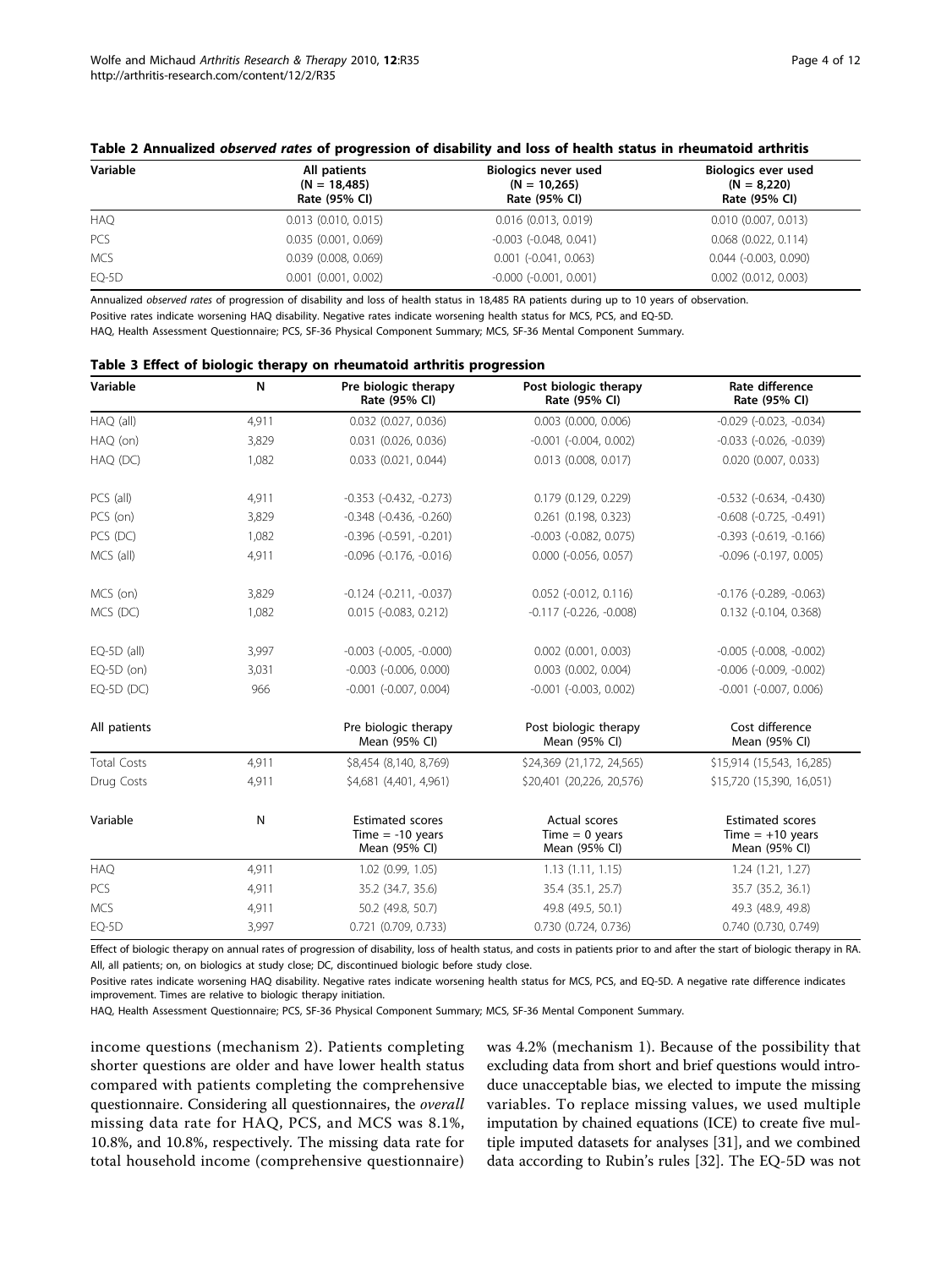<span id="page-4-0"></span>

collected by the NDB until mid 2002, and 45.9% of EQ-5D values were missing for that reason. We elected to not impute missing data for the EQ-5D.

#### Specific analyses

In the main analyses we used a two-level mixed model with the individual patient as the second level and, depending on the analysis, different duration variables as the random intercept and random slope. In the RA duration model (Table [1](#page-2-0) and Figure [1\)](#page-2-0), the fixed covariates were age at RA onset and sex. In the observed duration model (time in the NDB) (Tables [2](#page-3-0) and [3](#page-3-0), Figure 2), the fixed effect covariates included: comorbidity, sex, year of RA onset, age at first NDB participation, education level, sex, and total household income. In the treatment model, duration was calculated as time before and time after treatment, with a range. In this model the fixed covariates were the same as in the observed duration model.

In all of these analyses, we first explored a series of different functional forms for time (duration of RA, duration in study, duration on treatment) and determined that non-linear terms offered no advantage over linear terms. In addition, we conducted sensitivity analyses using fully imputed data, singly imputed data, and case-deletion. We did not find substantial differences in results, and we report multiple imputed data unless specifically indicated.

In Figure [1](#page-2-0) the HAQ, PCS, MCS, and EQ-5D lines, and in Figure 2 the HAQ and PCS lines, were based on predictions from the mixed model, using the fixed-portion linear predictor plus contributions based on predicted random effects. The predictions were smoothed using kernel-weighted local polynomial regression. The distribution curves at the y-axis of Figure 2 represent the distribution at treatment time 0, and were calculated by kernel density estimates.

For ease of interpretation of Table [3](#page-3-0) data, estimated predicted values of HAQ, PCS, MCS and EQ-5D are presented at time points of -10 and +10 years, based on adjusted regression analyses.

#### Validation dataset

To understand if the annual rate of change in the outcome variables reported in this study was consistent with clinical practice, we obtained a second dataset of Health Assessment Questionnaire (HAQ-II) data from 847 RA patients seen during ordinary care in a fiverheumatologist clinical practice. The HAQ-II is a 10 item questionnaire that was based on the HAQ. Its scores are essentially the same as those of HAQ. The Pearson correlation coefficient between the HAQ and HAQ-II is 0.85, and Lin's concordance coefficient is 0.85 [[33\]](#page-11-0). The difference between HAQ and HAQ-II mean is 0.01 units.

We also used this data set to develop an algorithm for estimating DAS28 scores from linear regression analysis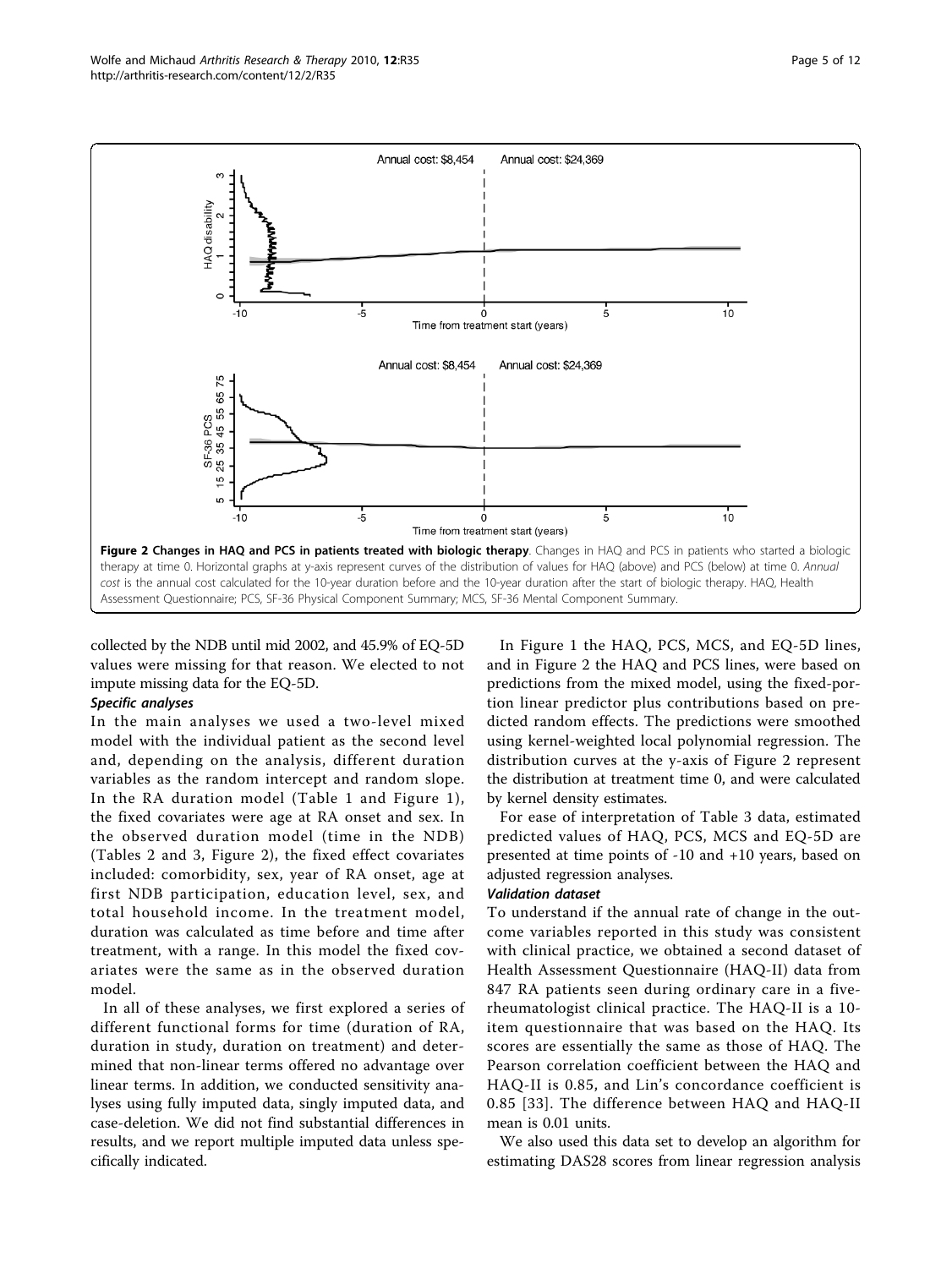<span id="page-5-0"></span>of DAS28 on HAQ-II, pain, and patient global. Because the validity of standard errors was not an issue, we used all 3,450 observations from the 847 RA patients. The Rsquare of the model was 0.39. The algorithm was: Estimated DAS28 = 1.877544 + (HAQ-II \* 0.1382091) + (VAS pain \* 0.0849938) + (VAS patient global \* 0.2230887). Substituting the HAQ for the HAQ-II, we calculated an estimated DAS28 in the NDB dataset. This is a rough estimate, and should only be used for putting the NDB data into perspective.

All data were analyzed using Stata 11.0 (Stata Corporation, College Station, TX, USA). Statistical significance was set at the 0.05 level.

The study was carried out in compliance with the Helsinki Declaration, and was approved by the Institutional Review Board of the St. Francis Regional Medical Center, Wichita, KS, USA. All patients signed an informed consent.

#### Results

At entry into the NDB, the median duration of RA for study participants was 9.7 years and the mean HAQ (1.1), PCS (35.8), and EQ-5D (0.73) scores were abnormal, particularly in comparison with age- and sexmatched persons in the general population for PCS and EQ-5D, as shown in Table 4. MCS scores, however, were similar in RA and the general population. In addition, the standard deviations and inter-quartile ranges of these four study measures were large, indicating heterogeneity of health status in RA. Methotrexate (MTX) and biologics were used by 60.8% and 44.5% of participants over the duration of the study. The lifetime exposure to disease modifying anti-rheumatic drugs (DMARDs) was 92.3%, and to triple therapy (methotrexate + sulfasalazine + hydroxychloroquine) was 3.7%.

#### How does health status change over time?

Figure [1](#page-2-0) displays the average course of health status in RA patients over a period of 60 years (solid line). The longdashed line represents expected values based on normative age and sex adjusted data from the general US population, except for HAQ where normative data are not available.

The four scales demonstrate that, on average, profound loss of health status occurs immediately at the onset of

Table 4 Characteristics of 18,485 patients with rheumatoid arthritis at study entry unless otherwise specified

| Variable                                    |                   | <b>Patient Data</b> | <b>Community Norms</b> |             |              |
|---------------------------------------------|-------------------|---------------------|------------------------|-------------|--------------|
|                                             | Mean (SD)         | <b>IQR</b>          | Range                  | Mean (SD)   | Range        |
| <b>HAQ</b>                                  | 1.06(0.73)        | 1.00 (0.50 to 1.62) | 0.00 to 3.00           |             |              |
| PCS                                         | 35.8 (11.0)       | 34.7 (27.3 to 44.1) | 6.5 to 69.4            | 46.2(3.4)   | 40.2 to 55.3 |
| <b>MCS</b>                                  | 49.0 (11.3)       | 51.4 (40.7 to 58.0) | 7.6 to 75.2            | 50.8 (1.46) | 45.0 to 52.7 |
| EQ-5D                                       | 0.73(0.19)        | 0.78 (0.69 to 0.83) | $-0.11$ to $1.00$      | 0.83(0.03)  | 0.79 to 0.93 |
| Age (years)                                 | 59.9 (13.0)       |                     |                        |             |              |
| Sex (% male)                                | 23.3              |                     |                        |             |              |
| Non-Hispanic White (%)                      | 89.8              |                     |                        |             |              |
| High school graduate (%)                    | 89.4              |                     |                        |             |              |
| College graduate (%)                        | 26.3              |                     |                        |             |              |
| Income (median \$US)                        | 35,000            |                     |                        |             |              |
| RA duration (median IQR) years              | 9.7 (4.4 to 18.1) |                     |                        |             |              |
| Study duration (years)                      | 3.7(3.2)          |                     | 0.5 to 11.0            |             |              |
| Study duration biologic comparison) (years) | 6.1(3.0)          |                     | 1.0 to 11.0            |             |              |
| Comorbid conditions (none) (%)              | 27.2              |                     |                        |             |              |
| Comorbid conditions (1) (%)                 | 27.1              |                     |                        |             |              |
| Comorbid conditions ( $\geq$ 2) (%)         | 45.8              |                     |                        |             |              |
| Satisfied or very satisfied with health (%) | 51.5              |                     |                        |             |              |
| MTX (%)                                     | 47.8              |                     |                        |             |              |
| MTX (anytime in study) (%)                  | 60.8              |                     |                        |             |              |
| Prednisone (%)                              | 40.5              |                     |                        |             |              |
| Biologic (anytime in study) (%)             | 44.5              |                     |                        |             |              |
| DMARD use (lifetime) (%)                    | 92.3              |                     |                        |             |              |
| Triple therapy (lifetime) (%)               | 3.7               |                     |                        |             |              |

HAQ, Health Assessment Questionnaire; PCS, SF-36 Physical Component Summary; MCS, SF-36 Mental Component Summary; RA, rheumatoid arthritis; MTX, methotrexate; DMARD, Disease-Modifying Anti-Rheumatic Drug; triple therapy, methotrexate (MTX) + hydroxychloroquine (HCQ) + sulfasalazine (SSZ). Community norms are age and sex-adjusted to the NDB study population.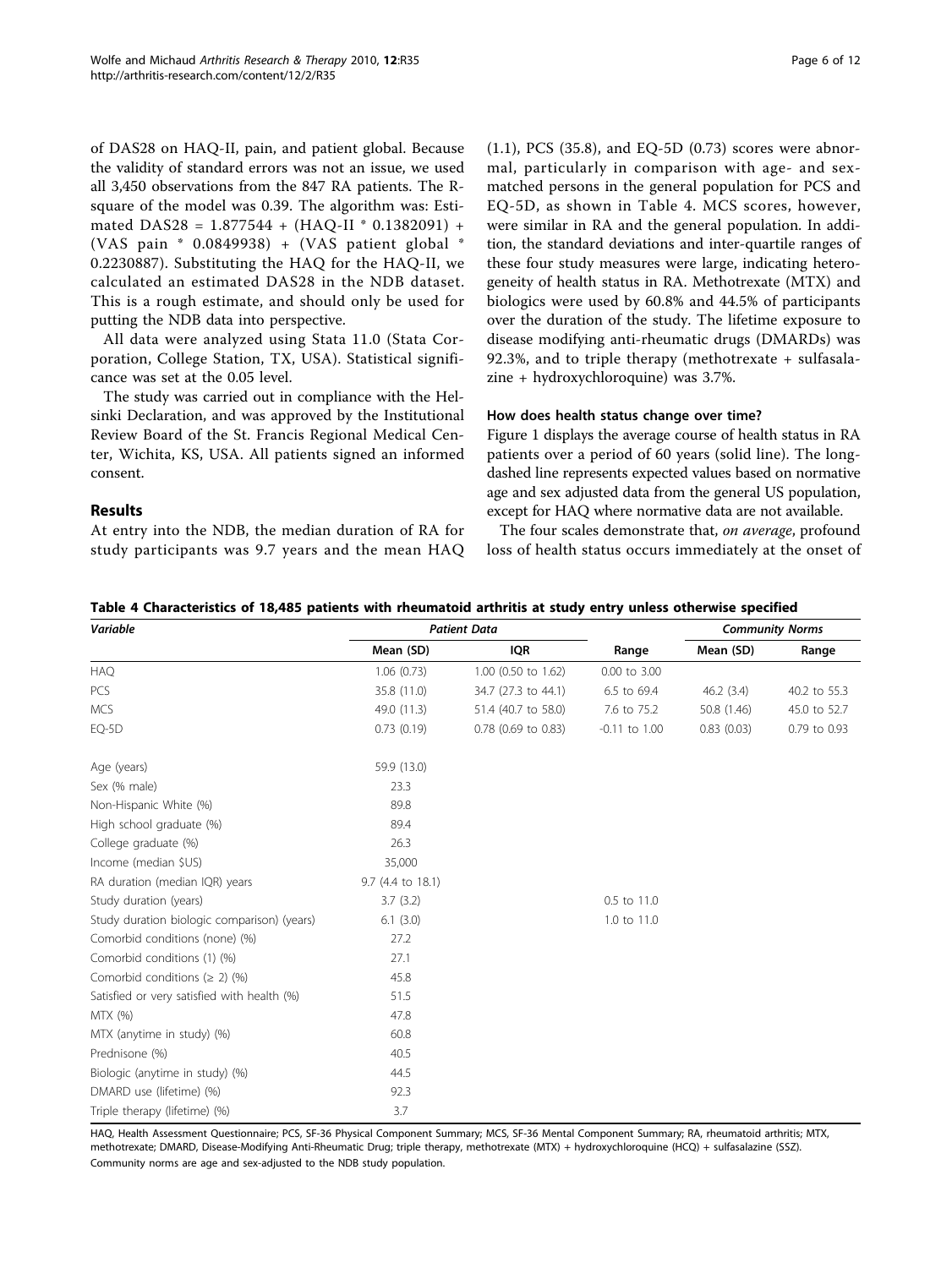RA compared with expected values in the population. For the three scales with physical predominance (PCS, EQ-5D, HAQ), there is a generally linear loss of health status over the next 60 years. However, the rate of loss is only slightly increased compared with the loss of health status that is associated with aging in the general population. There is no increase in the rate of loss of health status over time compared with the general population as measured by the MCS. Indeed the MCS in RA is indistinguishable from population normative data. No population normative data are available for the HAQ, but its pattern of loss is similar to that of PCS and EQ-5D. These data can be summed up as follows: on average, loss of health status occurs immediately, at the onset of RA, and most of the further deterioration in health status that occurs is the deterioration expected by aging independent of RA duration. MCS is an exception to the general observation of loss of health status over time. Mental health generally improves slightly over time, and hardly differs from population values.

While the three PCS, EQ-5D, and HAQ graphs show substantial loss of health status over 60 years, the actual mean annual loss is very small, virtually imperceptible. Table [1](#page-2-0) and Figure [1](#page-2-0) provide information about the rate of progression of RA over the lifetime of the illness. From its intercept, the HAQ increases by 0.016 units per year, the PCS by 0.125 units, and the EQ-5D by 0.001 units per year. It is important to recognize that Figure [1](#page-2-0) speaks to the average course of RA. However, the standard deviations and interquartile range (IQR) for all of the measures in Figure [1](#page-2-0) are quite wide. For example, as shown in Table [4,](#page-5-0) the interquartile range (IQR) of the HAQ is 0.50 to 1.625 and the IQR of the PCS is 27.3 to 44.1. This large dispersion is also shown well in the distribution curves at time zero for the HAQ and PCS in Figure [2](#page-4-0).

## What is the contemporary rate of change in health status in RA?

We examined the rate of change in health status in detail during the 11-year period of NDB observations (1998 to 2009), using the time metric of *time in study*  $(11 \text{ years})$ , and adjusting for age, comorbidity, year of RA onset, sex, education, and household income (Table [2\)](#page-3-0). During this time, very slight changes in health status were observed. HAQ scores worsened, and PCS, MCS, and EQ-5D scores improved. The annual increase (worsening) in HAQ score was 0.013 (95% CI 0.010, 0.015) units, which is equivalent to a 10-year change of 0.13 units. The annualized improvement rates were PCS 0.035 (95% CI 0.001, 0.069), MCS 0.039 (95% CI 0.008, 0.069), and EQ-5D 0.001 (95% CI 0.001, 0.002). These improvement rates are so small that they can be considered to represent a stable or no-change condition.

When only patients never treated with biologics were considered (Table [2](#page-3-0)) HAQ scores worsened by 0.016 per year (95% CI 0.013, 0.019), but no significant changes were seen for PCS, MCS, or EQ-5D. Finally, we examined patients who had received biologics during their period of observation in the NDB. The HAQ worsened by 0.010 units per year (95% CI 0.007, 0.013), PCS improved by 0.068 (95% CI 0.022, 0.114) units per year, MCS improved by 0.044 (95% CI -0.003, 0.090), and EQ-5D improved by 0.002 (95% CI 0.012, 0.003) units per year. These data also suggest that patients who received biologics had a course that was more favorable than those not treated with these agents.

#### What is the effect of biologic therapy and its cost?

To assess the effect of biologic therapy, we determined annual rates of progression up to the time of receipt of biologic therapy and the rates following administration of such therapy in patients who switched to a biologic while being followed in the NDB. These data are shown graphically in Figure [2](#page-4-0) and in detail in Table [3](#page-3-0). The mean duration of time on biologics from time 0 was 3.6 years, (median  $(IQR)$  2.8 (1.0 to 5.8) years) during a mean follow-up from time 0 of 4.3 (3.8 (1.5 to 6.5)) years). The DAS28 estimated score immediately prior to biologic start was 3.2, with 41.2% having estimated scores <3.2 and 18.9% have estimated DAS28 scores ≥5.1.

At study closure, 78.8% of patients who started biologics were still receiving them. The annualized rate differences, or benefit for biologic treatment compared to non-biologic treatment, were for HAQ, -0.029 (95% CI -0.023, -0.034), for PCS, -0.532 (95% CI -0.634, -0.430), for MCS, -0.096 (95% CI -0.197, 0.005), and for EQ-5D, -0.005 (95% CI -0.008, -0.002). As is suggested by the rates, the scores at times -10, 0, and +10 years for the combined treatment group differed only slightly (Table [3](#page-3-0)). In addition, the distribution plots at the y-axis of Figure [2](#page-4-0) show that there was wide variability in scores in patients who received biologics. Overall, the effect of biological therapy, while easily discernible, was slight.

We further examined the course of patients who started biologics and remained on (on) them as well as patients who discontinued biologics (DC), as shown in Table [3.](#page-3-0) As might be expected, patients who started and remained on biologic treatment throughout the study had a more favorable course. For example, they had a mean HAQ score reduction of 0.033 units compared with a decrease of 0.020 units for those discontinuing therapy.

We determined the direct treatment costs and direct total medical costs for each year prior to and after treatment start. Table [3](#page-3-0) presents the annualized costs adjusted to 2007 US dollars; and these costs are summed in Figure [2](#page-4-0) and estimated for the 10 years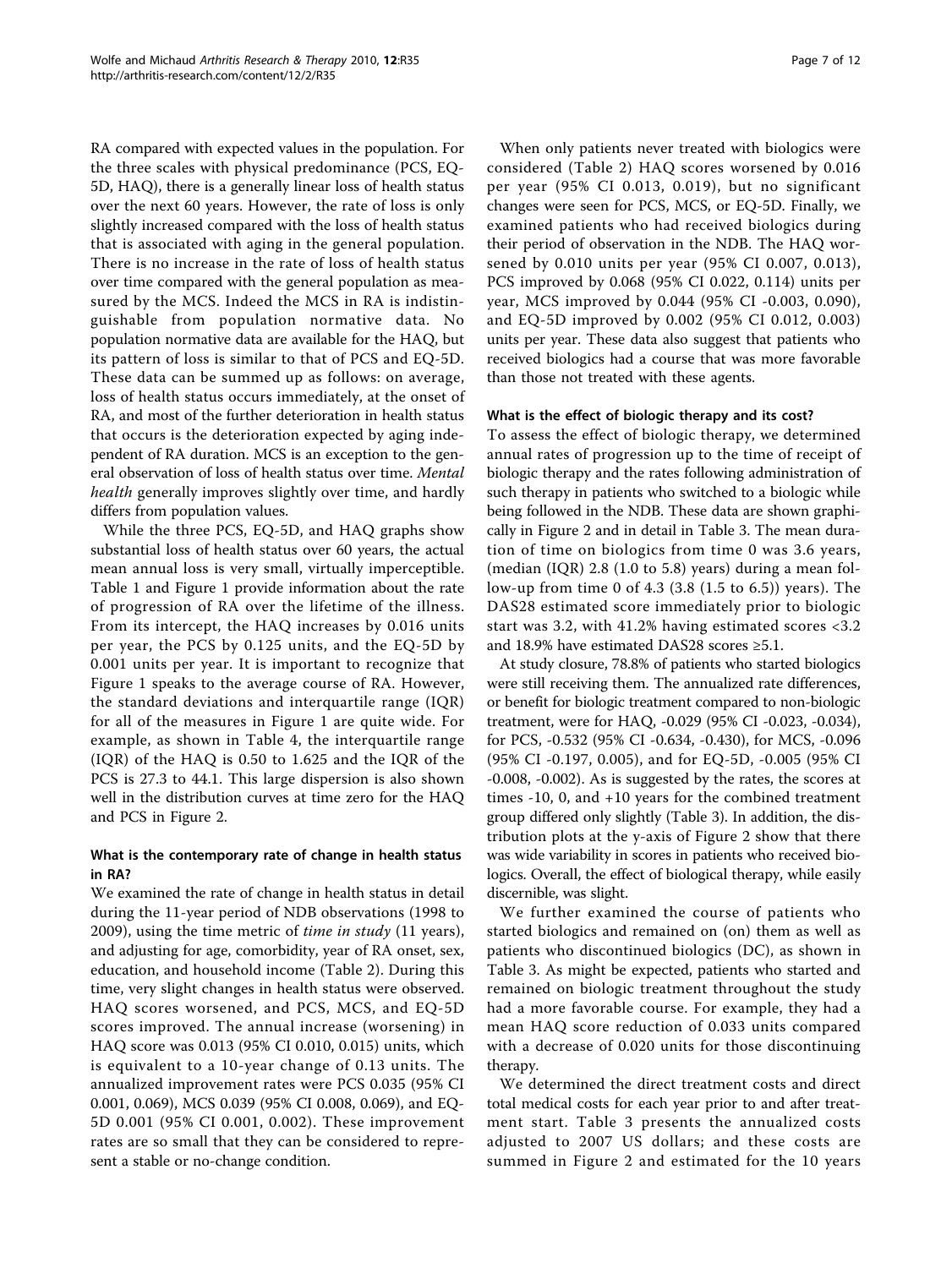before and the 10 years after treatment start. The annualized treatment costs for all patients post-biologic start was \$20,401 (95% CI 20,226, 20,576) and the total cost was \$24,369 (95% CI 21,172, 24,565). Compared with pretreatment years, annualized treatment costs were \$15,720 (95% CI 15,390, 16,051) and total costs were \$15,914 (95% CI 15,543, 16,285) greater in biologic treated patients.

## Are the results similar to the progression rates in the clinic: external validation of HAQ progression?

To understand whether the rates of progression were similar in the NDB surveys and the clinic, we calculated the annual rate of HAQ-II increase from 847 RA patients with 6,444 observations during ordinary care in a five-rheumatologist clinical practice (Arthritis and Rheumatology Clinics of Kansas (ARCK)). Each patient had at least one year of follow-up and three clinic visits. The median (IQR) duration of RA at study start was 10.1 (2.9 to 13.0) years. At the last observation, the mean (standard deviation (SD)) age of patients was 60.6  $(13.4)$  years, the HAQ-II was 1.0 (SD), pain was 4.4 (2.6), the DAS28 score was 3.15 (SD), and 57.3% of patients were satisfied or very satisfied with their health. The mean ESR was 20.9 mm/hr, and there were 2.0 swollen and 2.0 tender joint, using the 28 joint count method of the DAS28. Fifty-nine percent used biologics during the study period. Only the HAQ-II was available because the PCS, MCS, and EQ-5D are not ordinarily obtained in clinical practice. The annualized rate of HAQ-II progression was 0.018 (95% CI 0.001, 0.036) units per year, a rate similar to the overall progression rate of 0.013 obtained in the current study (Table [2](#page-3-0)), though slightly higher, perhaps reflecting the difference between survey and clinic patients.

## **Discussion**

There are several major findings from this study with respect to RA in general. First, the onset of RA causes, on average, an immediate and substantial reduction in health status, as measured by HAQ, PCS, and EQ-5D scores (Figure [1](#page-2-0)). Second, after onset, the progression of dysfunction in treated RA is very slow. Third, the further decrement in health status over time is only slightly greater than that in the general population, differing primarily by the initial differences between RA and those without RA. Fourth, the variance in any health status measure, at any moment in time, is large as shown in Table [4](#page-5-0) and Figure [2](#page-4-0).

But perhaps the most important finding of this study was the limited effect of biologic therapy on measures of health status and function. We did find that biologic therapy altered the rate of decrement in health status as measured by the differences in the pretreatment and

post-treatment rates of progression. When this effect is expressed in terms of a more manageable 10-year effect rather than a 1-year effect, it can be seen that the estimated 10-year improvement following biologic therapy was 0.29 units for the HAQ, 5.3 units for the PCS, and 0.05 units for the EQ-5D. These values slightly exceed the levels considered to represent minimal clinically important change for these variables [[34,35\]](#page-11-0), but are almost six times less than the biologic treatment effect on HAQ identified in a recent meta-analysis comparing methotrexate with biologics in RA of less than three years duration [[36\]](#page-11-0). We also found that the estimated annual increase in total medical and total treatment costs for the second 10-year period compared with the first was close to \$16,000.

By contrast, randomized clinical trials of biologics almost universally find changes that we identified over 10 years as occurring over the course of the 6- or 12 month clinical trial [[1](#page-10-0)]. When clinical trial results are extrapolated in cost-effectiveness analyses, it is presumed that the 6- to 12-month improvement will continue for most patients, and that patients who fail to improve will discontinue therapy [\[37,38](#page-11-0)]. The degree of improvement found in clinical trials as well as the presumption of continued improvement lead to cost per QALY estimates between \$40,000 to \$68,000 for biologic therapies [[15,37,39,40](#page-11-0)]. Although we did not do formal cost-effectiveness analyses, our data suggest costper-QALY (or incremental cost-effectiveness ratio) may be 5 to 10 times more than calculated in models based on trials.

Patients in the community differed in other ways from patients in clinical trials. Not only did our patients not do as well as those in clinical trials, they also started therapy with much better health status, a mean HAQ score of 1.1 (Table [3\)](#page-3-0) and an estimated DAS28 score of 3.2, and they generally did not discontinue biologics for lack of meeting HAQ improvement criteria (HAQ improvement  $\geq 0.25$ ). Using the DAS28 estimation algorithm derived from ARCK data, we estimate that 41.2% of our patients starting biologics already had DAS28 scores of <3.2 at the time they started a biologic; 18.9% were estimated to have DAS28 scores ≥5.1 at that time point, an indicator of high disease activity.

We believe that the results of our study can be understood as representing the incremental benefit of biologic therapy when it is added to close to optimum non-biologic therapy, therapy that can include DMARDs, NSAIDs, and systemic and intra-articular corticosteroids. Patients in our study were treated by rheumatologists and had received DMARD therapy prior to starting biologics. So we may presume that they received contemporary, specialist, and perhaps close-to-optimum therapy.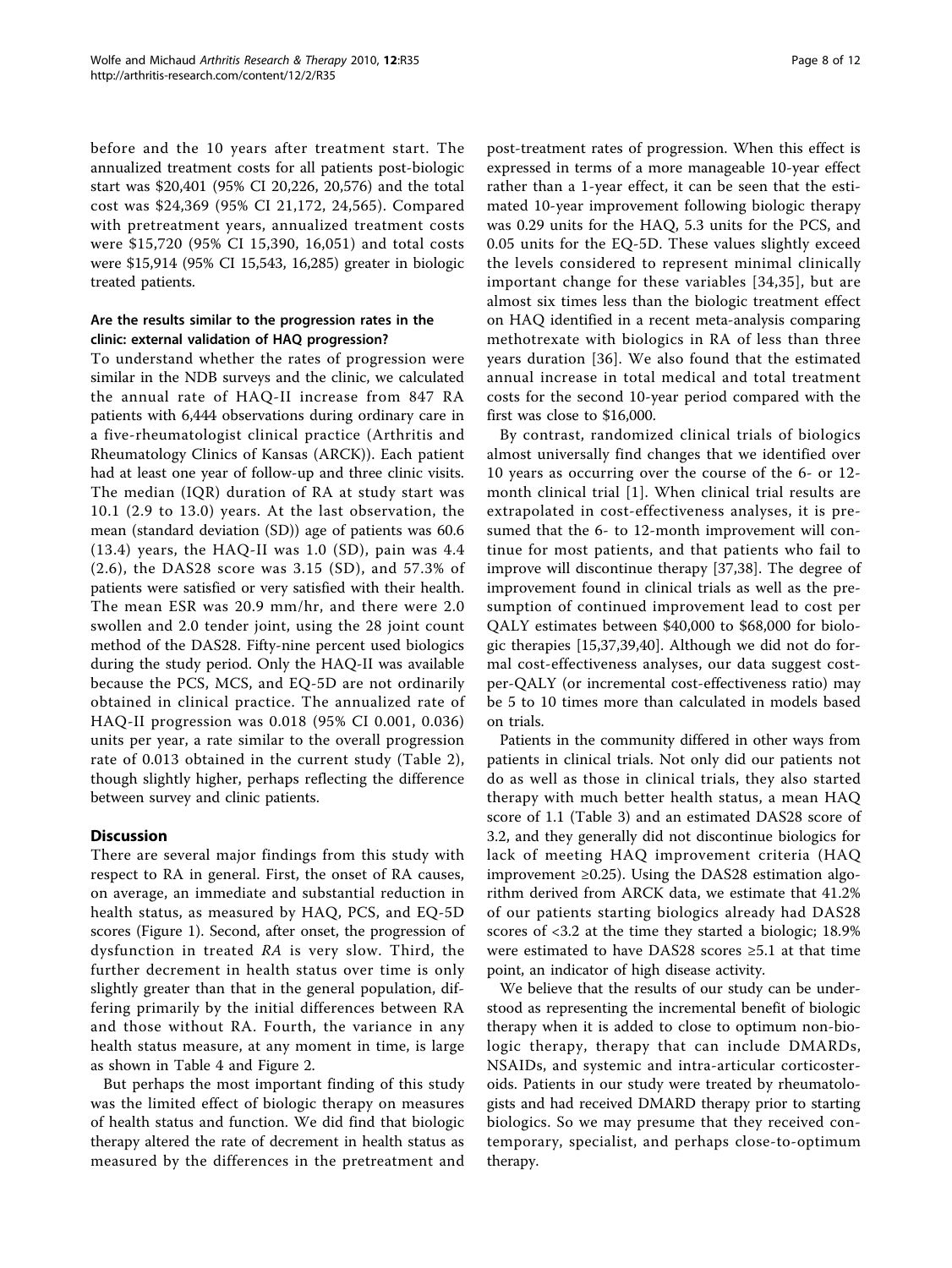A recent study from Moreland et al. sheds light on the incremental benefit in efficacious combination therapies and strategies [[41\]](#page-11-0). They compared the response of 755 methotrexate (MTX) naïve patients with very active RA (mean DAS28 = 5.8) and an RA duration of less than or equal to three years who were treated in a randomized clinical trial with immediate vs. step-up strategy with MTX, etanercept and triple DMARD in four arms: immediate MTX + etanercept or triple therapy; step-up from MTX to MTX+ etanercept or to triple therapy. Patients on combination therapy improved most by six months of treatment, but after two years, there was no significant difference between the groups in outcome measures, and the DAS28 at study closure was 3.0 [\[41](#page-11-0)]. Data such as these suggest that improvement can be expected when biologics are added to patients being appropriately treated with DMARDS, but that such improvement is limited.

The Moreland et al. study is particularly relevant because its add-on etanercept treatment arm is similar to the add-on therapy received in our study as part of ordinary clinical care. Based on a conversion algorithm, we estimated that patients in our study had DAS28 scores of approximately 3.2 at biologic start. In addition, in the 721 patients in the ARCK validation dataset the measured DAS-28 score was 3.3 (SD 1.3). Thus the mean DAS28 scores in treated RA may range, approximately, from values around 3.0 in the aggressively treated Moreland et al. study, to 3.3 in the clinical patients in the community, and to 3.2 estimated in the NDB surveys. These observations add support to the idea that there is a general, average level of disease activity that occurs in the presence of contemporary RA treatment.

In a similarly relevant study, Ma et al. performed a meta-analysis of treatments in patients with less than three years of RA (15 studies, 4,200 patients), comparing MTX monotherapy with combination DMARDs and with combined DMARD-biologic therapy [\[36\]](#page-11-0). At entry, the DAS score was high (4.3 to 6.2). HAQ improvement in the combined DMARD group was -0.17 (95% CI -0.33, -0.01) units and vs. the DMARD/biologic group was -0.16 (-0.26, -0.04) units compared with methotrexate monotherapy. As with the Moreland et al. study [[41](#page-11-0)], they found no benefit with combination therapy compared with methotrexate plus biologics.

An additional example of additive treatment response comes from the SWEFOT (Swedish Pharmacotherapy) trial where 487 patients with RA of less than one year were treated with methotrexate for three to four months [[42](#page-11-0)]. A favorable response (DAS28  $\leq$ 3.2) was noted in 145. Of 258 without a favorable response, 130 were allotted randomly to triple therapy DMARD therapy and 128 to infliximab. Twenty-five percent of patients allocated sulfasalazine and hydroxychloroquine achieved the primary outcome compared with 39% assigned infliximab. At entry the HAQ score was 1.3, but final scores were not reported. Thus, these data also suggest that biologic therapy conveys a small incremental benefit to monotherapy and combination DMARD therapy.

It is of interest that although triple therapy has been found to be effective in the above studies, only 3.7% of patients in our study had ever used triple therapy. In addition, the median duration of RA at the inception of our study was 9.7 years, so we could not specifically address the recommendation of the American College of Rheumatology (ACR) that biologics combined with MTX should be the initial therapy for active early RA [[43\]](#page-11-0). However, our results, small incremental benefit from biologics, are more in line with the recommendations of NICE (National Institute for Health and Clinical Excellence) in the United Kingdom (UK) that suggest treating early RA first with DMARD therapy [[44](#page-11-0)].

The NICE report also addresses mild or less active RA, indicating that 'all trials of DMARDs have had active disease as an inclusion criterion ... Studies [are] needed to determine whether it would be safe/effective for people with mild disease to be observed over time without DMARD therapy, or with monotherapy, unless their disease becomes more aggressive. It may be that combination therapies are not appropriate for all people with mild RA.'

Biologic therapy in the US is approved for use in moderate or severe RA, often interpreted as use in those with treatment failure. But the definition of treatment failure is flexible, and dependent on cost, availability, expectations, and satisfaction with health status, in addition to physician and laboratory measurements. Following NICE severity guidelines, the 7,083 biologic-treated patients in the British Society of Rheumatology Biologic Registry (BSRBR) had very active RA at biologic start [\[45](#page-11-0)]. Their mean HAQ score was 2.1 compared with 1.1 in the NDB, the UK EQ-5D 0.30 vs. 0.73 (EQ-5D US), and the DAS28 6.7 vs. 3.2 (estimated). For the patients described in Table [4](#page-5-0), 9.3% had HAQ scores ≥2.0, 9.2% had EQ-5D UK scores ≤0.3, and <1% had an estimated DAS28 score ≥6.7. Thus the patients in our current study, who are generally representative of RA in the community in the US including those who received biologic therapy, are systematically different from patients in the BSRBR and, generally, from participants in randomized clinical trials. While we applaud the elegant studies of Brennan et al. [[45\]](#page-11-0) and others in patients with active RA, it is not clear that their results can be extrapolated to the population of biologic users in the US, including those who appear to continue biologic therapy despite the absence of moderate or good European League Against Rheumatism (EULAR) response [[45\]](#page-11-0).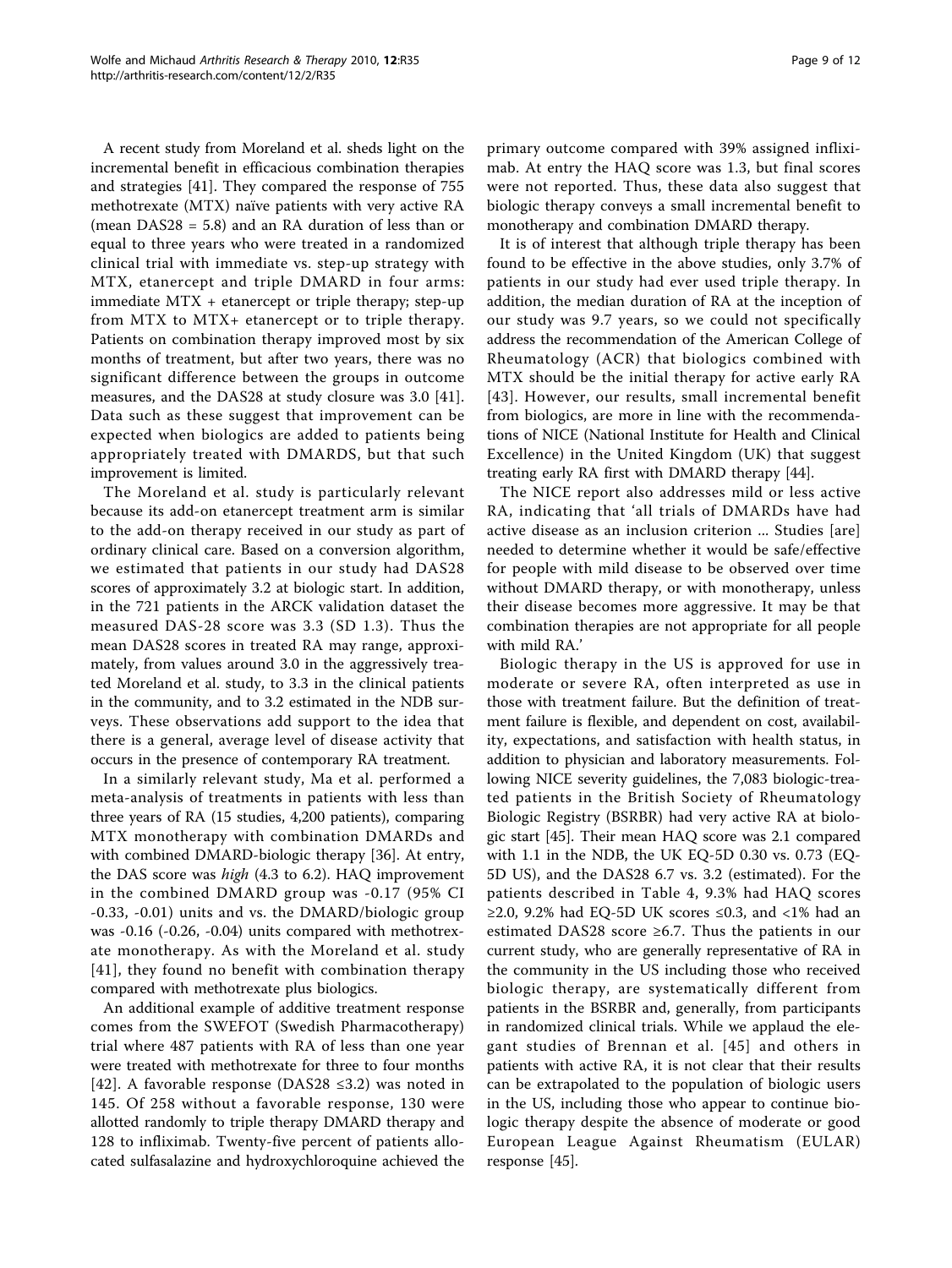One of the other main findings of this study was the nature of and the rate of progression of loss of health status. Regardless of whether we measured health status with the HAQ, PCS or EQ-5D, we found that health status was lost very early in the course of RA. This is not surprising because pain is the greatest contributor to global health status. What may be surprising, however, is that on average 84% of the HAQ score at 10 years and >95% of the PCS score change occurs immediately around the onset of RA (Table [1](#page-2-0)). These findings comport with the slow rate of loss of health status that we noted. We found the yearly HAQ progression rate to be 0.016 (0.015, 0.017) over the duration of RA, with an intercept of 0.84. The one-year rate in the ARCK clinical group was 0.018 (0.001, 0.036), and in the patients in Table [3](#page-3-0) was 0.032 (0.27, 0.36) in biologic treated patients prior to biologic start and 0.003 (0.000, 0.006) following the start of therapy. It seems possible that the slow rate of progression we noted after RA onset may be due to increasingly effective therapy with methotrexate and other biologic and non-biologic DMARDs.

Our study approached RA and treatment outcomes in a manner different from that of clinical trials. The main outcome of clinical trials is usually comparative improvement, while the main interest in longitudinal outcome studies is the level of health status. In addition, instead of DAS scores or ACR improvement criteria [[12\]](#page-10-0) in patients with active RA in clinical trials, we examined the effect of RA and its treatment on health status in average patients in the US community. While we were unable to measure RA activity, we measured the consequence of RA activity and RA treatment with the HAQ and SF-36, widely accepted, validated tools that effectively predict important RA outcomes, such as mortality, work disability, household income, and other patient outcomes [\[46](#page-11-0)-[49](#page-11-0)]. These measures incorporate RA activity, in particular RA pain, with cumulative RA effect and damage. Bansback et al. indicate that that the HAQ is the 'primary clinical measure for use in economic evaluations as it is measured in almost all clinical studies, and is closely correlated to health utilities, mortality and costs.' [[14\]](#page-11-0)

It is often not recognized that low levels of disease activity (DAS28 scores of approximately 3.0 to 3.2) do not mean no activity. But, as the ARCK data show, at a DAS28 score of 3.15, the average RA patient had a HAQ-II score of 1.0, VAS pain score of 4.4, and two swollen and two tender joints; 42.7% patients were not satisfied with their health. In the current NDB study, we found profound impairment in PCS, HAQ, and EQ-5D despite a low estimated DAS28 score.

There are a number of advantages to the methods of our study. Because patients and their physicians decide when to start and stop therapy without regard to trial needs, external validity is high. Indeed, the finding that the average patient starting therapy was much less severe than in clinical trials speaks to increased generalizability. One advantage of the method used in our study is that it measures long-term treatment effects, and is not sensitive to flares and flare/response changes. As observational studies can be sensitive to regression to the mean [[50\]](#page-11-0), change in slopes within patients provides protection against that bias.

There are a number of limitations to this study. We relied on self-report of start and stop dates of treatment, and these dates might be reported inaccurately to us. To account for this potential problem we performed sensitivity analyses under a series of assumptions, including calculations using a pre-treatment start time six months earlier. We did not observe differences in results. Even so, it is possible that some attenuation of effect of biologic therapy might have occurred because of our methods.

Another point that should be considered is that implicit in the rate change data in the biologic treatment group are two assumptions that cannot be tested; first, that the increased rate of progression noted in the pretreatment group would have continued had they not been treated; second that the treatment received resulted in the change in progression rate. While these assumptions seem reasonable, they represent counterfactuals that cannot be tested.

Patients in our study had more education, and higher levels of household income than seen in the general population. In addition, minorities were under-represented in this study. These are characteristics of survey participants [\[51](#page-11-0)]. Because we had measures of these socio-demographic covariates, we adjusted for them in our analyses, and it is unlikely these study characteristics altered the results of our study. Finally, we were concerned that data from clinic patients and survey patients might be different because of the difference in setting. However, we were assured by noting that the rate for progression of HAQ disability was similar in the ARCK clinic as in the surveys.

A final limitation of this study is that it represents only US data. There are no strict standards for biologic use in the US. Patients in this study with mild RA received biologics, a use that would be considered inappropriate in many other countries, given the cost of these therapies.

The data of this study raise a number of other questions about health status in RA and its measurement. RA results in progressive damage to joints, a fact that is verified by radiographic damage and joint replacements that may become necessary later in the course of the illness. From observations such as these, one may come to the reasonable conclusion that there is a progressive loss function and health status. The problem with this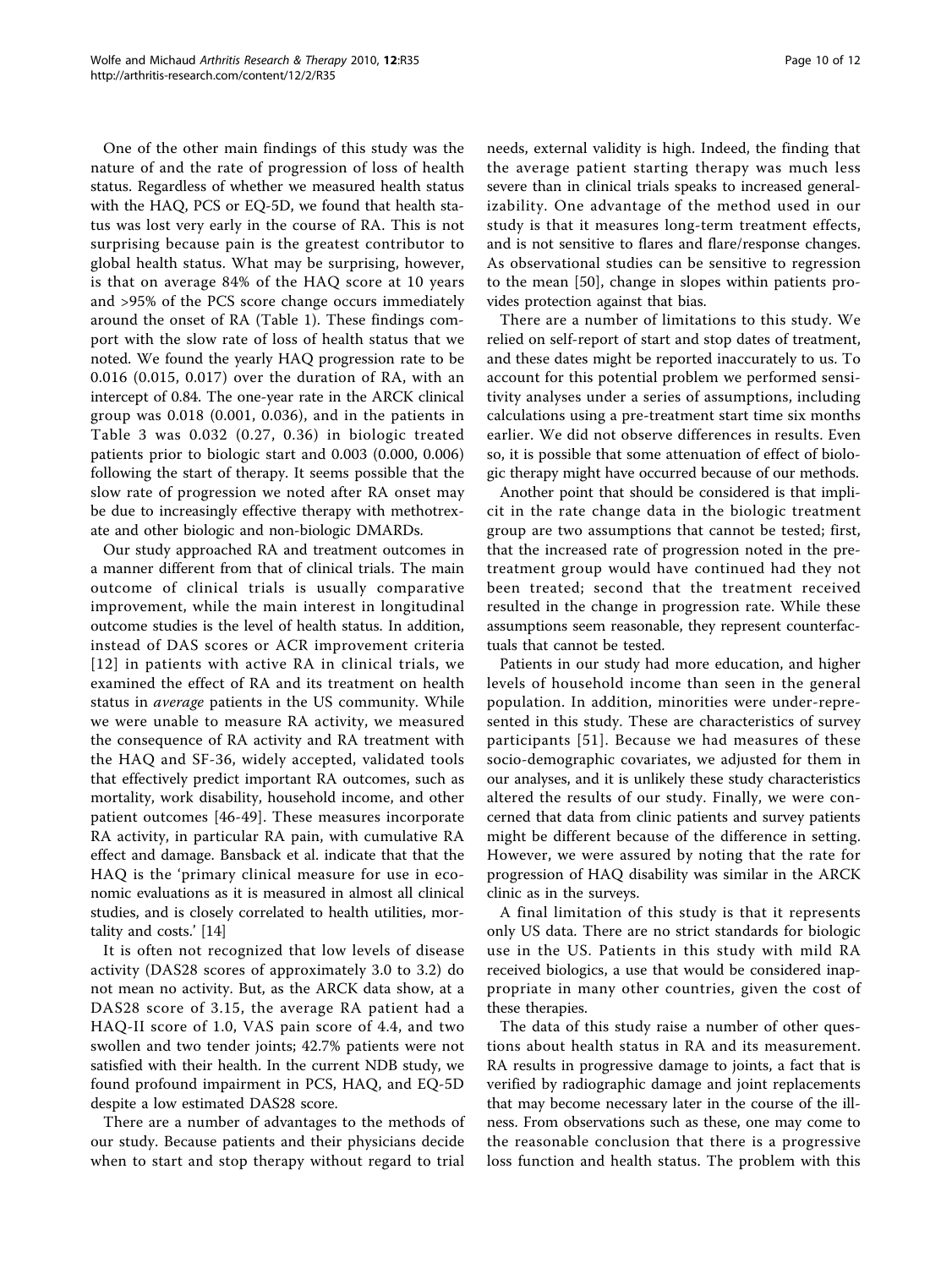<span id="page-10-0"></span>interpretation is not that it is necessarily wrong, but that it doesn't, on average, comport with the results of validated health status measures that show that the profound loss of health status occurs very early in RA. Our data suggest that there might be a substantial disconnect between damage and health status, and that pain and difficulty and uncertainty, the burden of RA, may impact measured self-reported health status more than damage.

#### Conclusions

RA onset caused an immediate and substantial reduction in physical but not mental health status. Thereafter, the progression of dysfunction in RA was very slow (HAQ 0.016 units and PCS -0.125 units annually, only slightly worse than the age and sex-adjusted US population. We estimated biologic treatment to improve HAQ by 0.29 units, PCS by 5.3 units, and EQ-5D by 0.05 units over a 10-year period. The estimated incremental 10-year total direct medical cost for this benefit was \$159,140. Biologic therapy retards RA progression, but its effect is far less in the community than is seen in clinical trials. Consequently, cost-effectiveness is substantially less than that estimated from clinical trial data. The study results represent the incremental benefit of adding biologic therapy to optimum non-biologic therapy, and are in accord with recent add-on studies.

#### Abbreviations

ACR: American College of Rheumatology; ARCK: Arthritis and Rheumatology Clinics of Kansas; BSRBR: British Society of Rheumatology Biologic Registry; DAS28: disease activity score-28; DC: discontinued biologics; DMARDs: disease modifying anti-rheumatic drugs; EQ-5D: EQ-5D health utility scale; EULAR: European League Against Rheumatism; FDA: Food and Drug Administration; HAQ: Health Assessment Questionnaire; HAQ-II: Health Assessment Questionnaire-II; ICE: multiple imputation by chained equations; IQR: interquartile range; MCS: Mental Component Summary score; MTX: Methotrexate; NDB: National Data Bank for Rheumatic Diseases; NICE: National Institute for Health and Clinical Excellence; PCS: Physical Component Summary Score; QALYs: Quality Adjusted Life-Years; RA: rheumatoid arthritis; SD: standard deviation; SF-36: Medical Outcome Study Short Form 36; SWEFOT: Swedish pharmacotherapy; Triple therapy, methotrexate + sulfasalazine + hydroxychloroquine; UK: United Kingdom; US: United States; VAS: visual analog scale.

#### Acknowledgements

We thank James D. Anderson MD, Ruth E. Busch RN ARNP, Shadi S. Shahouri M.D, Timothy S. Shaver MD, David N. Weidensaul M.D, and Shirley Wang MD of the Arthritis and Rheumatology Clinics of Kansas, Wichita, KS (ARCK) who collected the clinic data used in this report and allowed us to study them.

#### Authors' contributions

FW drafted the manuscript, and participated in the conception, design, data collection, and data analysis of the study. KM helped in the drafting of the manuscript, and participated in the conception, design, data collection, and data analysis of the study. All authors read and approved the final version of the manuscript.

#### Competing interests

The NDB has received past or current funding from Abbott, Amgen Bristol-Meyers Squibb, Centocor, Pfizer, and UCB. The current study was the idea of the authors, and received no funding from past or present funding sources. The authors collected, analyzed, and wrote the study entirely by themselves. Kaleb Michaud received partial funding from the Arthritis Foundation's New Investigator Award and NIH ARRA grant #1RC1AR058601-01.

Received: 8 January 2010 Revised: 14 February 2010 Accepted: 2 March 2010 Published: 2 March 2010

#### References

- 1. Scott DL, Kingsley GH: [Tumor necrosis factor inhibitors for rheumatoid](http://www.ncbi.nlm.nih.gov/pubmed/16914706?dopt=Abstract) [arthritis.](http://www.ncbi.nlm.nih.gov/pubmed/16914706?dopt=Abstract) N Engl J Med 2006, 355:704-712.
- 2. Correction: A Comparison of Etanercept and Methotrexate in Patients with Early Rheumatoid Arthritis. N Engl J Med 2001, 344:240.
- 3. Klareskog L, Heijde van der D, de Jager JP, Gough A, Kalden J, Malaise M, Martín Mola E, Pavelka K, Sany J, Settas L, Wajdula J, Pedersen R, Fatenejad S, Sanda M, TEMPO (Trial of Etanercept and Methotrexate with Radiographic Patient Outcomes) study investigators: [Therapeutic effect of](http://www.ncbi.nlm.nih.gov/pubmed/15001324?dopt=Abstract) [the combination of etanercept and methotrexate compared with each](http://www.ncbi.nlm.nih.gov/pubmed/15001324?dopt=Abstract) [treatment alone in patients with rheumatoid arthritis: double-blind](http://www.ncbi.nlm.nih.gov/pubmed/15001324?dopt=Abstract) [randomised controlled trial.](http://www.ncbi.nlm.nih.gov/pubmed/15001324?dopt=Abstract) Lancet 2004, 363:675-681.
- 4. Breedveld FC, Weisman MH, Kavanaugh AF, Cohen SB, Pavelka K, Van Vollenhoven R, Sharp J, Perez JL, Spencer-Green GT: [The PREMIER study: A](http://www.ncbi.nlm.nih.gov/pubmed/16385520?dopt=Abstract) [multicenter, randomized, double-blind clinical trial of combination](http://www.ncbi.nlm.nih.gov/pubmed/16385520?dopt=Abstract) [therapy with adalimumab plus methotrexate versus methotrexate alone](http://www.ncbi.nlm.nih.gov/pubmed/16385520?dopt=Abstract) [or adalimumab alone in patients with early, aggressive rheumatoid](http://www.ncbi.nlm.nih.gov/pubmed/16385520?dopt=Abstract) [arthritis who had not had previous methotrexate treatment.](http://www.ncbi.nlm.nih.gov/pubmed/16385520?dopt=Abstract) Arthritis Rheum 2006, 54:26-37.
- 5. Putte van de LB, Atkins C, Malaise M, Sany J, Russell AS, van Riel PL, Settas L, Bijlsma JW, Todesco S, Dougados M, Nash P, Emery P, Walter N, Kaul M, Fischkoff S, Kupper H: [Efficacy and safety of adalimumab as](http://www.ncbi.nlm.nih.gov/pubmed/15082480?dopt=Abstract) [monotherapy in patients with rheumatoid arthritis for whom previous](http://www.ncbi.nlm.nih.gov/pubmed/15082480?dopt=Abstract) [disease modifying antirheumatic drug treatment has failed.](http://www.ncbi.nlm.nih.gov/pubmed/15082480?dopt=Abstract) Ann Rheum Dis 2004, 63:508-516.
- 6. Keystone EC, Kavanaugh AF, Sharp JT, Tannenbaum H, Hua Y, Teoh LS, Fischkoff SA, Chartash EK: [Radiographic, clinical, and functional outcomes](http://www.ncbi.nlm.nih.gov/pubmed/15146409?dopt=Abstract) [of treatment with adalimumab \(a human anti-tumor necrosis factor](http://www.ncbi.nlm.nih.gov/pubmed/15146409?dopt=Abstract) [monoclonal antibody\) in patients with active rheumatoid arthritis](http://www.ncbi.nlm.nih.gov/pubmed/15146409?dopt=Abstract) [receiving concomitant methotrexate therapy: a randomized, placebo](http://www.ncbi.nlm.nih.gov/pubmed/15146409?dopt=Abstract)[controlled, 52-week trial.](http://www.ncbi.nlm.nih.gov/pubmed/15146409?dopt=Abstract) Arthritis Rheum 2004, 50:1400-1411.
- 7. Weinblatt ME, Keystone EC, Furst DE, Moreland LW, Weisman MH, Birbara CA, Teoh LA, Fischkoff SA, Chartash EK: [Adalimumab, a fully human](http://www.ncbi.nlm.nih.gov/pubmed/12528101?dopt=Abstract) [anti-tumor necrosis factor alpha monoclonal antibody, for the treatment](http://www.ncbi.nlm.nih.gov/pubmed/12528101?dopt=Abstract) [of rheumatoid arthritis in patients taking concomitant methotrexate: the](http://www.ncbi.nlm.nih.gov/pubmed/12528101?dopt=Abstract) [ARMADA trial.](http://www.ncbi.nlm.nih.gov/pubmed/12528101?dopt=Abstract) Arthritis Rheum 2003, 48:35-45.
- 8. Maini R, St Clair EW, Breedveld F, Furst D, Kalden J, Weisman M, Smolen J, Emery P, Harriman G, Feldmann M, Lipsky P: [Infliximab \(chimeric anti](http://www.ncbi.nlm.nih.gov/pubmed/10622295?dopt=Abstract)[tumour necrosis factor alpha monoclonal antibody\) versus placebo in](http://www.ncbi.nlm.nih.gov/pubmed/10622295?dopt=Abstract) [rheumatoid arthritis patients receiving concomitant methotrexate: a](http://www.ncbi.nlm.nih.gov/pubmed/10622295?dopt=Abstract) [randomised phase III trial. ATTRACT Study Group.](http://www.ncbi.nlm.nih.gov/pubmed/10622295?dopt=Abstract) Lancet 1999, 354:1932-1939.
- 9. Taylor PC, Steuer A, Gruber J, Cosgrove DO, Blomley MJ, Marsters PA, Wagner CL, McClinton C, Maini RN: [Comparison of ultrasonographic](http://www.ncbi.nlm.nih.gov/pubmed/15077292?dopt=Abstract) [assessment of synovitis and joint vascularity with radiographic](http://www.ncbi.nlm.nih.gov/pubmed/15077292?dopt=Abstract) [evaluation in a randomized, placebo-controlled study of infliximab](http://www.ncbi.nlm.nih.gov/pubmed/15077292?dopt=Abstract) [therapy in early rheumatoid arthritis.](http://www.ncbi.nlm.nih.gov/pubmed/15077292?dopt=Abstract) Arthritis Rheum 2004, 50:1107-1116.
- 10. Genovese MC, Schiff M, Luggen M, Becker JC, Aranda R, Teng J, Li T, Schmidely N, Le Bars M, Dougados M: [Efficacy and safety of the selective](http://www.ncbi.nlm.nih.gov/pubmed/17921185?dopt=Abstract) [co-stimulation modulator abatacept following 2 years of treatment in](http://www.ncbi.nlm.nih.gov/pubmed/17921185?dopt=Abstract) [patients with rheumatoid arthritis and an inadequate response to anti](http://www.ncbi.nlm.nih.gov/pubmed/17921185?dopt=Abstract)[tumour necrosis factor therapy.](http://www.ncbi.nlm.nih.gov/pubmed/17921185?dopt=Abstract) Ann Rheum Dis 2008, 67:547-554.
- 11. Heijde van der DM, van't Hof MA, van Riel PL, van Leeuwen MA, van Rijswijk MH, Putte van de LB: [Validity of single variables and composite](http://www.ncbi.nlm.nih.gov/pubmed/1550400?dopt=Abstract) [indices for measuring disease activity in rheumatoid arthritis.](http://www.ncbi.nlm.nih.gov/pubmed/1550400?dopt=Abstract) Ann Rheum Dis 1992, 51:177-181.
- 12. Felson DT, Anderson JJ, Boers M, Bombardier C, Furst D, Goldsmith C, Katz LM, Lightfoot R Jr, Paulus H, Strand V, Tugwell P, Weinblatt M, Williams HJ, Wolfe F, Kieszak S: [American College of Rheumatology.](http://www.ncbi.nlm.nih.gov/pubmed/7779114?dopt=Abstract) [Preliminary definition of improvement in rheumatoid arthritis.](http://www.ncbi.nlm.nih.gov/pubmed/7779114?dopt=Abstract) Arthritis Rheum 1995, 38:727-735.
- 13. Strand V, Singh JA: [Improved health-related quality of life with effective](http://www.ncbi.nlm.nih.gov/pubmed/18415967?dopt=Abstract) [disease-modifying antirheumatic drugs: evidence from randomized](http://www.ncbi.nlm.nih.gov/pubmed/18415967?dopt=Abstract) [controlled trials.](http://www.ncbi.nlm.nih.gov/pubmed/18415967?dopt=Abstract) Am J Manag Care 2008, 14:234-254.